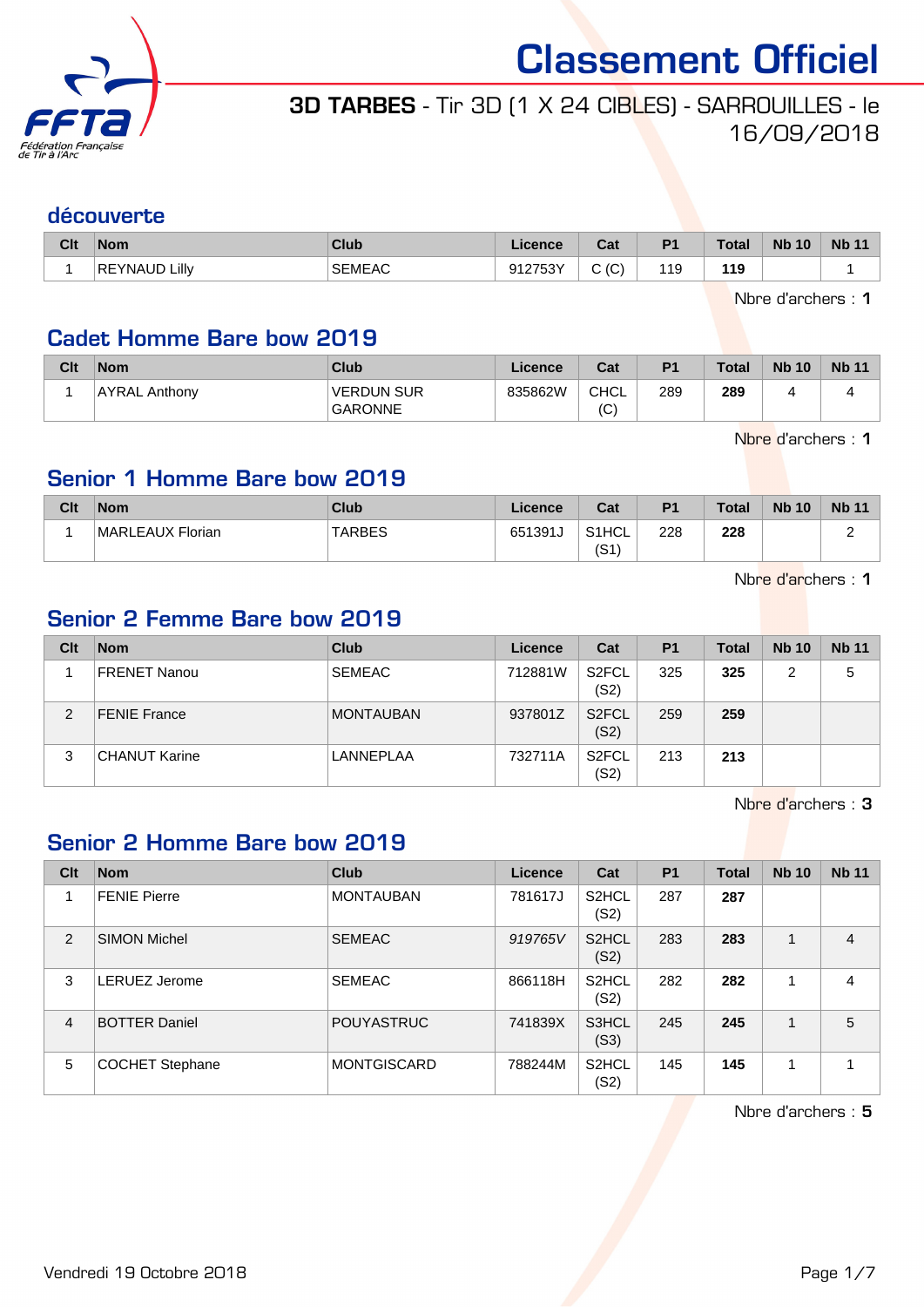

## 3D TARBES - Tir 3D (1 X 24 CIBLES) - SARROUILLES - le 16/09/2018

### Senior 2 Femme Arc à poulies nu 2019

| Clt | <b>Nom</b>       | Club                  | Licence | Cat                        | P <sub>1</sub> | <b>Total</b> | <b>Nb 10</b> | <b>Nb 11</b> |
|-----|------------------|-----------------------|---------|----------------------------|----------------|--------------|--------------|--------------|
|     | CUYAUBERE Sylvie | <b>VIC EN BIGORRE</b> | 640888T | S <sub>2</sub> FCO<br>(S2) | 347            | 347          |              |              |

Nbre d'archers : 1

### Senior 2 Homme Arc à poulies nu 2019

| Clt | <b>Nom</b>      | Club           | Licence | Cat                                    | P <sub>1</sub> | <b>Total</b> | <b>Nb 10</b> | <b>Nb 11</b> |
|-----|-----------------|----------------|---------|----------------------------------------|----------------|--------------|--------------|--------------|
|     | BEAUSSART Alain | MONTGISCARD    | 675473K | S <sub>2</sub> H <sub>CO</sub><br>(S2) | 435            | 435          |              | 19           |
| ◠   | DABADIE Gerard  | VIC EN BIGORRE | 435575B | S3HCO<br>(S3)                          | 424            | 424          |              |              |

Nbre d'archers : 2

### Senior 2 Femme Arc Droit 2019

| Clt | <b>Nom</b>                 | Club          | Licence | Cat           | P <sub>1</sub> | <b>Total</b> | <b>Nb 10</b> | <b>Nb 11</b> |
|-----|----------------------------|---------------|---------|---------------|----------------|--------------|--------------|--------------|
|     | <b>NOGUEIRA Bernadette</b> | BORDES ASCT   | 361977D | S2FAD<br>(S2) | 147            | 147          |              |              |
| c   | <b>BAVIN Ann</b>           | <b>TARBES</b> | 775331B | S3FAD<br>(S3) | 102            | 102          |              |              |

Nbre d'archers : 2

### Senior 2 Homme Arc Droit 2019

| Clt            | <b>Nom</b>               | Club                                | Licence | Cat                        | <b>P1</b> | <b>Total</b> | <b>Nb 10</b>   | <b>Nb 11</b>   |
|----------------|--------------------------|-------------------------------------|---------|----------------------------|-----------|--------------|----------------|----------------|
|                | <b>DE CARVALHO Serge</b> | <b>LIBOURNE</b>                     | 607668J | S3HAD<br>(S3)              | 311       | 311          |                |                |
| 2              | DOISY Jeremy             | <b>LABATUT</b>                      | 794045T | S <sub>2</sub> HAD<br>(S2) | 291       | 291          | $\overline{2}$ | 5              |
| 3              | <b>DURRIEUX Stephane</b> | <b>SEMEAC</b>                       | 858462L | S <sub>2</sub> HAD<br>(S2) | 274       | 274          |                |                |
| $\overline{4}$ | <b>AYRAL Patrice</b>     | <b>VERDUN SUR</b><br><b>GARONNE</b> | 714900R | S3HAD<br>(S3)              | 235       | 235          |                |                |
| 5              | <b>BERTHELOT Xavier</b>  | <b>VERDUN SUR</b><br><b>GARONNE</b> | 308324K | S3HAD<br>(S3)              | 219       | 219          | 3              |                |
| 6              | <b>BEAUSSART Alain</b>   | <b>MONTGISCARD</b>                  | 675473K | S <sub>2</sub> HAD<br>(S2) | 186       | 186          | 1              | $\overline{ }$ |

Nbre d'archers : 6

### Senior 1 Homme Arc Libre 2019

| <b>Clt</b> | ∣Nom<br>------ | <b>Club</b> | Licence | Cat | P <sub>1</sub><br>. . | Total | <b>Nb</b><br>10 | <b>Nb</b> |
|------------|----------------|-------------|---------|-----|-----------------------|-------|-----------------|-----------|
|            |                |             |         |     |                       |       |                 |           |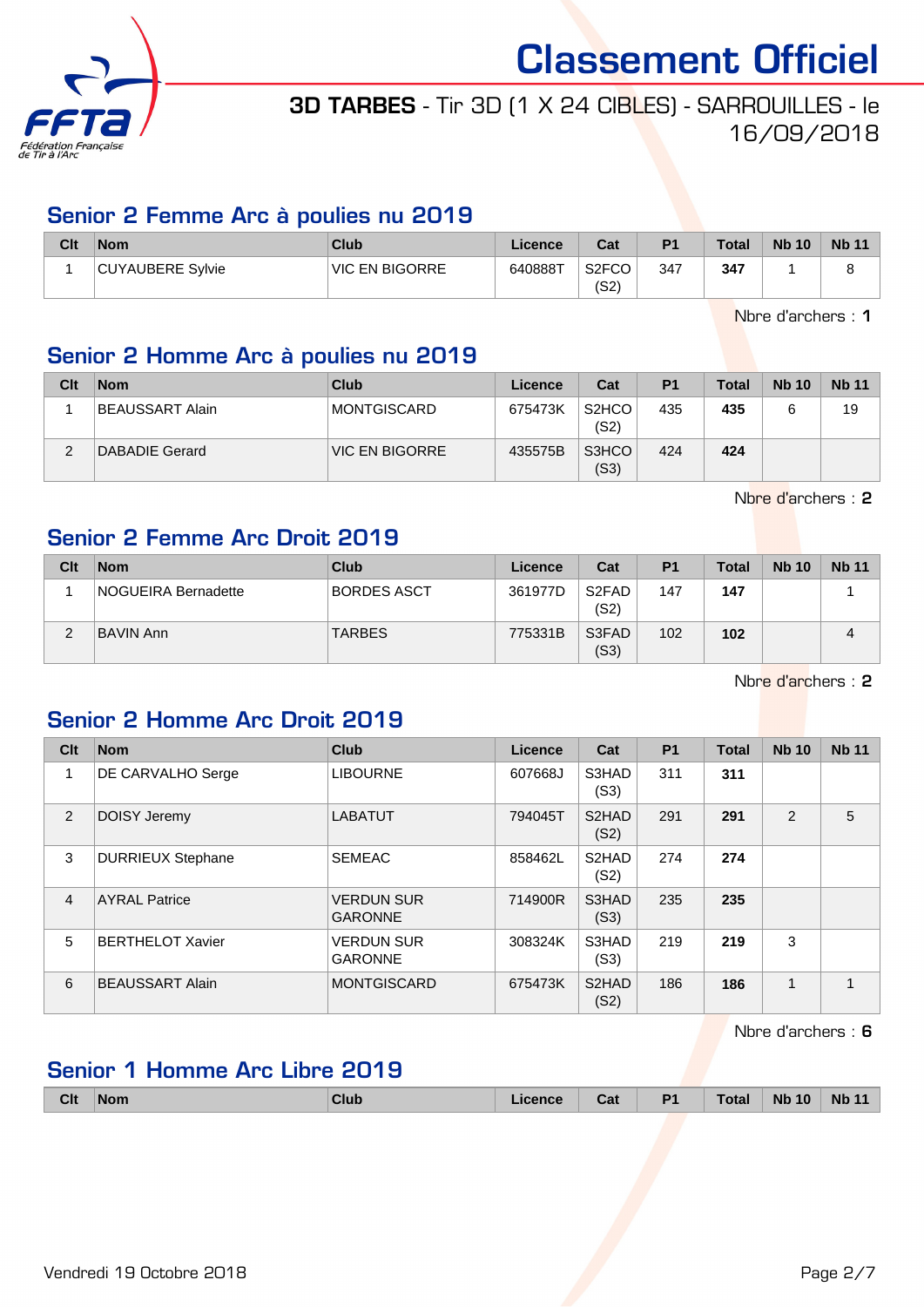

# 3D TARBES - Tir 3D (1 X 24 CIBLES) - SARROUILLES - le 16/09/2018

### Senior 1 Homme Arc Libre 2019 (Suite)

| Clt | Nom            | Club                                | Licence | Cat           | P <sub>1</sub> | <b>Total</b> | <b>Nb 10</b> | <b>Nb 11</b> |
|-----|----------------|-------------------------------------|---------|---------------|----------------|--------------|--------------|--------------|
|     | GATTI Bertrand | <b>VERDUN SUR</b><br><b>GARONNE</b> | 857740B | S1HTL<br>(S1` | 448            | 448          | 10           | 23           |

Nbre d'archers : 1

### Senior 2 Femme Arc Libre 2019

| Clt | <b>Nom</b>             | Club                                | Licence | Cat                        | P <sub>1</sub> | <b>Total</b> | <b>Nb 10</b> | <b>Nb 11</b> |
|-----|------------------------|-------------------------------------|---------|----------------------------|----------------|--------------|--------------|--------------|
|     | <b>FAYOL Veronique</b> | <b>VERDUN SUR</b><br><b>GARONNE</b> | 673938S | S <sub>2</sub> FTL<br>(S2) | 386            | 386          |              | 15           |
| 2   | <b>GUIMBAL Solange</b> | <b>DAMAZAN</b>                      | 937117F | S <sub>2</sub> FTL<br>(S2) | 347            | 347          |              |              |

Nbre d'archers : 2

### Senior 2 Homme Arc Libre 2019

| Clt            | <b>Nom</b>               | <b>Club</b>        | Licence | Cat                        | <b>P1</b> | <b>Total</b> | <b>Nb 10</b>    | <b>Nb 11</b>   |
|----------------|--------------------------|--------------------|---------|----------------------------|-----------|--------------|-----------------|----------------|
| 1              | <b>LASPERCHES Arnaud</b> | <b>TARBES</b>      | 312484G | S <sub>2</sub> HTL<br>(S2) | 484       | 484          | 18              | 22             |
| 2              | <b>GUIMBAL Gilles</b>    | <b>DAMAZAN</b>     | 742578A | S3HTL<br>(S3)              | 451       | 451          | 10 <sup>1</sup> | 20             |
| 3              | <b>ALLEMANE Thierry</b>  | <b>DAMAZAN</b>     | 621092A | S <sub>2</sub> HTL<br>(S2) | 445       | 445          | 13              | 17             |
| $\overline{4}$ | <b>SCHILLACI Claude</b>  | <b>MONTGISCARD</b> | 232624C | S3HTL<br>(S3)              | 405       | 405          | 3               | 18             |
| 5              | <b>BART Pierre</b>       | <b>LANNEPLAA</b>   | 780777W | S2HTL<br>(S2)              | 385       | 385          | 8               | 15             |
| 6              | <b>ROUX Philippe</b>     | <b>TARBES</b>      | 618998Z | S3HTL<br>(S3)              | 281       | 281          | 2               | $\overline{4}$ |

Nbre d'archers : 6

### Senior 1 Femme Arc Chasse 2019

| Clt | <b>Nom</b>            | Club                  | Licence | Cat                                    | P <sub>1</sub> | <b>Total</b> | <b>Nb 10</b> | <b>Nb 11</b> |
|-----|-----------------------|-----------------------|---------|----------------------------------------|----------------|--------------|--------------|--------------|
|     | <b>PERE Gabrielle</b> | <b>VIC EN BIGORRE</b> | 379881P | S <sub>1</sub> F <sub>AC</sub><br>(S1` | 217            | 217          |              |              |

Nbre d'archers : 1

### Senior 1 Homme Arc Chasse 2019

| Clt | <b>Nom</b>        | Club   | Licence | Cat           | P <sub>1</sub> | <b>Total</b> | <b>Nb 10</b> | <b>Nb 11</b> |
|-----|-------------------|--------|---------|---------------|----------------|--------------|--------------|--------------|
|     | <b>IANEZ Remi</b> | TARBES | 714825J | S1HAC<br>(S1) | 86             | 86           |              |              |

Nbre d'archers : 1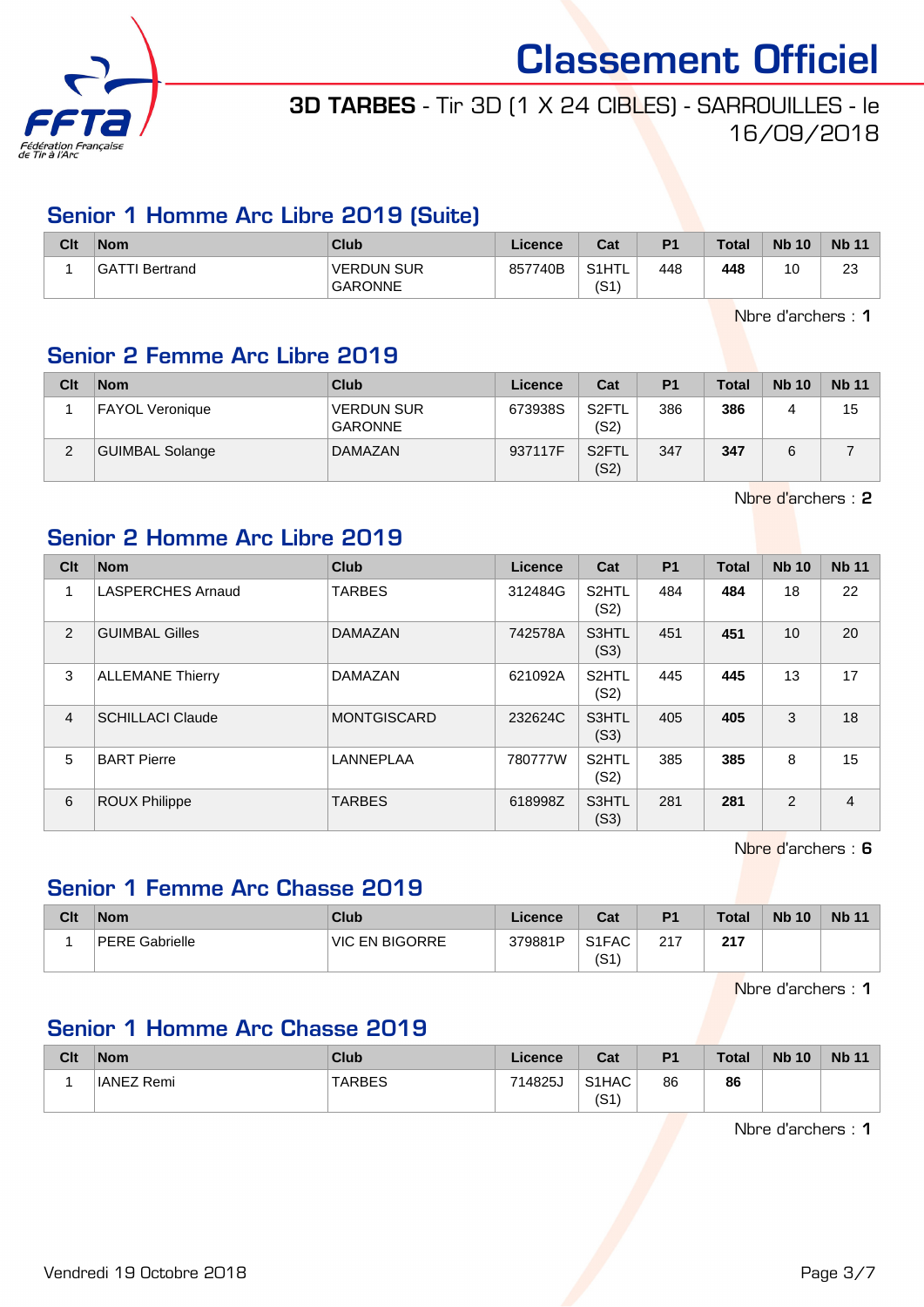

# 3D TARBES - Tir 3D (1 X 24 CIBLES) - SARROUILLES - le 16/09/2018

### Senior 2 Femme Arc Chasse 2019

| Clt | <b>Nom</b>          | <b>Club</b>    | Licence | Cat                        | P <sub>1</sub> | <b>Total</b> | <b>Nb 10</b> | <b>Nb 11</b> |
|-----|---------------------|----------------|---------|----------------------------|----------------|--------------|--------------|--------------|
|     | BEDU-LAFFITE Celine | SOUMOULOU      | 851351G | S <sub>2</sub> FAC<br>(S2) | 285            | 285          |              | 5            |
| ◠   | DUPOUY Josiane      | <b>LABATUT</b> | 723944W | S <sub>2</sub> FAC<br>(S2) | 208            | 208          |              |              |

Nbre d'archers : 2

### Senior 2 Homme Arc Chasse 2019

| Cl <sub>t</sub> | <b>Nom</b>                     | <b>Club</b>           | <b>Licence</b> | Cat                        | <b>P1</b> | <b>Total</b> | <b>Nb 10</b>   | <b>Nb 11</b>   |
|-----------------|--------------------------------|-----------------------|----------------|----------------------------|-----------|--------------|----------------|----------------|
| 1               | <b>BRULIN Xavier</b>           | <b>CUGNAUX</b>        | 673300Y        | S2HAC<br>(S2)              | 364       | 364          | 3              | 8              |
| 2               | <b>BEDU Sebastien</b>          | <b>SOUMOULOU</b>      | 814945K        | S <sub>2</sub> HAC<br>(S2) | 338       | 338          | $\overline{4}$ | $\overline{7}$ |
| 3               | <b>HUBERT Yannick</b>          | <b>LABATUT</b>        | 688650H        | S <sub>2</sub> HAC<br>(S2) | 322       | 322          |                |                |
| $\overline{4}$  | <b>PIERCE Pete</b>             | <b>MONTGISCARD</b>    | 894484R        | S2HAC<br>(S2)              | 306       | 306          |                | $\overline{4}$ |
| 5               | <b>THOZET Michel</b>           | <b>AUCAMVILLE</b>     | 048972F        | S2HAC<br>(S2)              | 297       | 297          | 2              | 5              |
| 6               | <b>SAINT MARTIN Jean Marie</b> | <b>LABATUT</b>        | 793765N        | S3HAC<br>(S3)              | 280       | 280          |                | 6              |
| $\overline{7}$  | <b>THOMAS Pierre</b>           | <b>SEMEAC</b>         | 906698S        | S2HAC<br>(S2)              | 261       | 261          | 1              | 5              |
| 8               | <b>MASOUNAVE Claude</b>        | <b>VIC EN BIGORRE</b> | 702225N        | S <sub>2</sub> HAC<br>(S2) | 198       | 198          |                | 1              |

Nbre d'archers : 8

# Autres tirs

### Cadet Homme Bare bow 2019

| <b>Tir</b> | <b>Nom</b>           | Club                                | Licence | Cat                 | P <sub>1</sub> | <b>Total</b> | <b>Nb 10</b> | <b>Nb 11</b> |
|------------|----------------------|-------------------------------------|---------|---------------------|----------------|--------------|--------------|--------------|
| Tir 2      | <b>AYRAL Anthony</b> | <b>VERDUN SUR</b><br><b>GARONNE</b> | 835862W | CHCL<br>$\sim$<br>◡ | 310            | 310          |              |              |

Nbre d'archers : 1

### Senior 2 Femme Bare bow 2019

| <b>Tir</b> | ∣Nom         | Club             | Licence | Cat                        | P <sub>1</sub> | <b>Total</b> | <b>Nb 10</b> | <b>Nb 11</b> |
|------------|--------------|------------------|---------|----------------------------|----------------|--------------|--------------|--------------|
| Tir 2      | FENIE France | <b>MONTAUBAN</b> | 937801Z | S <sub>2</sub> FCL<br>(S2) | 315            | 315          |              |              |

Nbre d'archers : 1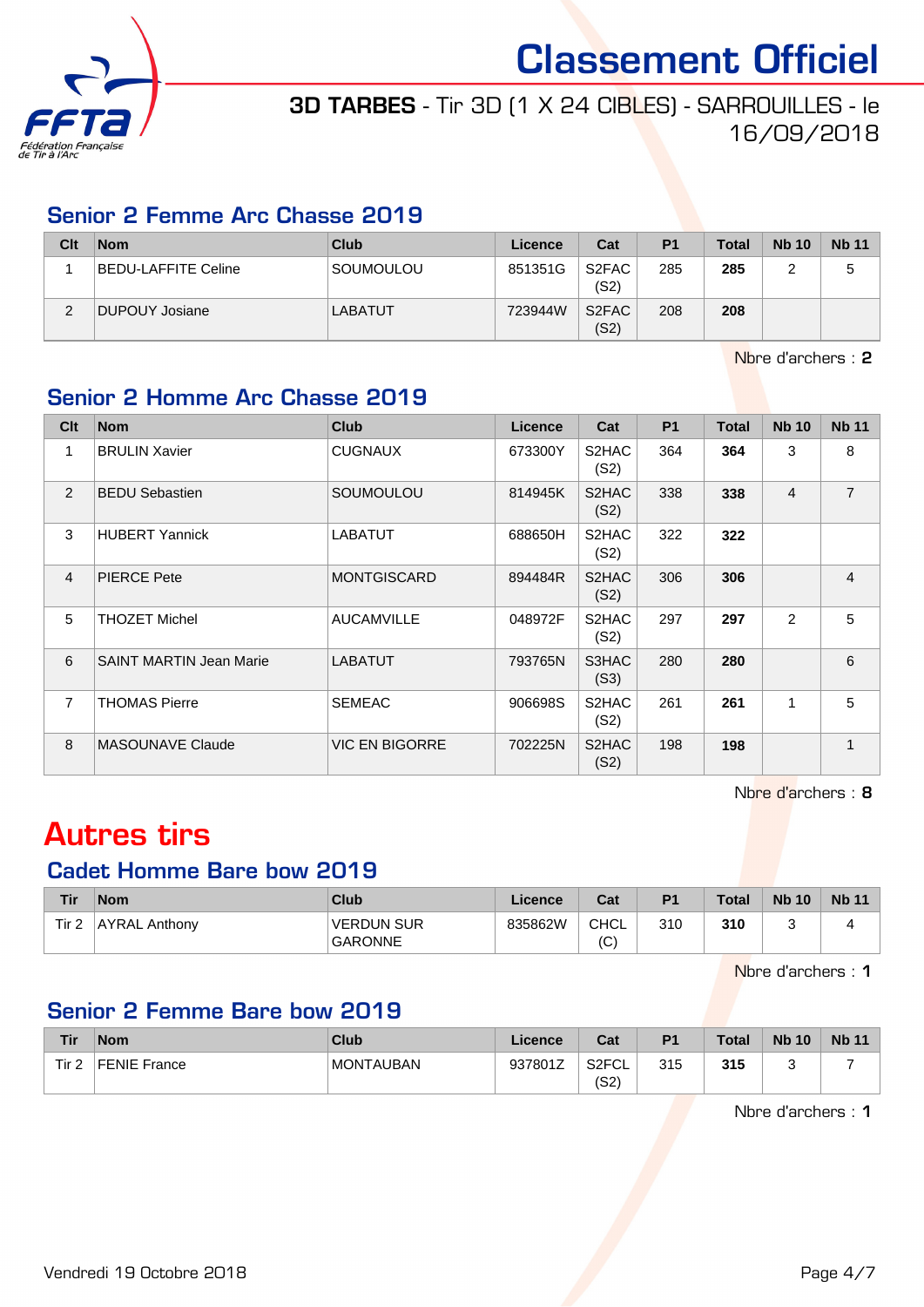

## 3D TARBES - Tir 3D (1 X 24 CIBLES) - SARROUILLES - le 16/09/2018

### Senior 2 Homme Bare bow 2019

| Tir   | <b>Nom</b>          | Club             | Licence | Cat                        | P <sub>1</sub> | Total | <b>Nb 10</b> | <b>Nb 11</b> |
|-------|---------------------|------------------|---------|----------------------------|----------------|-------|--------------|--------------|
| Tir 2 | <b>FENIE Pierre</b> | <b>MONTAUBAN</b> | 781617J | S2HCL<br>(S2)              | 340            | 340   |              |              |
| Tir 2 | COCHET Stephane     | MONTGISCARD      | 788244M | S <sub>2</sub> HCL<br>(S2) | 127            | 127   |              |              |

Nbre d'archers : 2

### Senior 2 Femme Arc à poulies nu 2019

| <b>Tir</b> | <b>Nom</b>       | Club                  | Licence | Cat                        | P <sub>1</sub> | <b>Total</b> | <b>Nb 10</b> | <b>Nb 11</b> |
|------------|------------------|-----------------------|---------|----------------------------|----------------|--------------|--------------|--------------|
| Tir 2      | CUYAUBERE Sylvie | <b>VIC EN BIGORRE</b> | 640888T | S <sub>2</sub> FCO<br>(S2) | 353            | 353          |              |              |

Nbre d'archers : 1

### Senior 2 Homme Arc à poulies nu 2019

| Tir              | <b>Nom</b>     | Club           | <b>Licence</b> | Cat           | P <sub>1</sub> | <b>Total</b> | <b>Nb 10</b> | <b>Nb 11</b> |
|------------------|----------------|----------------|----------------|---------------|----------------|--------------|--------------|--------------|
| Tir <sub>2</sub> | DABADIE Gerard | VIC EN BIGORRE | 435575B        | S3HCO<br>(S3) | 401            | 401          |              |              |

Nbre d'archers : 1

### Senior 2 Femme Arc Droit 2019

| Tir   | <b>Nom</b>                 | Club               | Licence | Cat                        | P <sub>1</sub> | <b>Total</b> | <b>Nb 10</b> | <b>Nb 11</b> |
|-------|----------------------------|--------------------|---------|----------------------------|----------------|--------------|--------------|--------------|
| Tir 2 | <b>BAVIN Ann</b>           | <b>TARBES</b>      | 775331B | S3FAD<br>(S3)              | 196            | 196          |              |              |
| Tir 2 | <b>NOGUEIRA Bernadette</b> | <b>BORDES ASCT</b> | 361977D | S <sub>2</sub> FAD<br>(S2) | 143            | 143          |              |              |

Nbre d'archers : 2

### Senior 2 Homme Arc Droit 2019

| Tir   | <b>Nom</b>               | <b>Club</b>                         | Licence | Cat                        | <b>P1</b> | <b>Total</b> | <b>Nb 10</b> | <b>Nb 11</b> |
|-------|--------------------------|-------------------------------------|---------|----------------------------|-----------|--------------|--------------|--------------|
| Tir 2 | DOISY Jeremy             | <b>LABATUT</b>                      | 794045T | S <sub>2</sub> HAD<br>(S2) | 274       | 274          |              | 4            |
| Tir 2 | <b>BERTHELOT Xavier</b>  | <b>VERDUN SUR</b><br><b>GARONNE</b> | 308324K | S3HAD<br>(S3)              | 241       | 241          | 2            | 3            |
| Tir 2 | <b>DURRIEUX Stephane</b> | <b>SEMEAC</b>                       | 858462L | S <sub>2</sub> HAD<br>(S2) | 233       | 233          |              |              |
| Tir 2 | <b>AYRAL Patrice</b>     | <b>VERDUN SUR</b><br><b>GARONNE</b> | 714900R | S3HAD<br>(S3)              | 203       | 203          |              |              |

Nbre d'archers : 4

### Senior 1 Homme Arc Libre 2019

| <b>Nb 11</b><br>P <sub>1</sub><br>Total<br><b>Nb 10</b><br>$7$ lub<br><b>Nom</b><br>Cat<br>Гir<br>ionnon |  |  |  |  |  |  |  |  |  |  |
|----------------------------------------------------------------------------------------------------------|--|--|--|--|--|--|--|--|--|--|
|----------------------------------------------------------------------------------------------------------|--|--|--|--|--|--|--|--|--|--|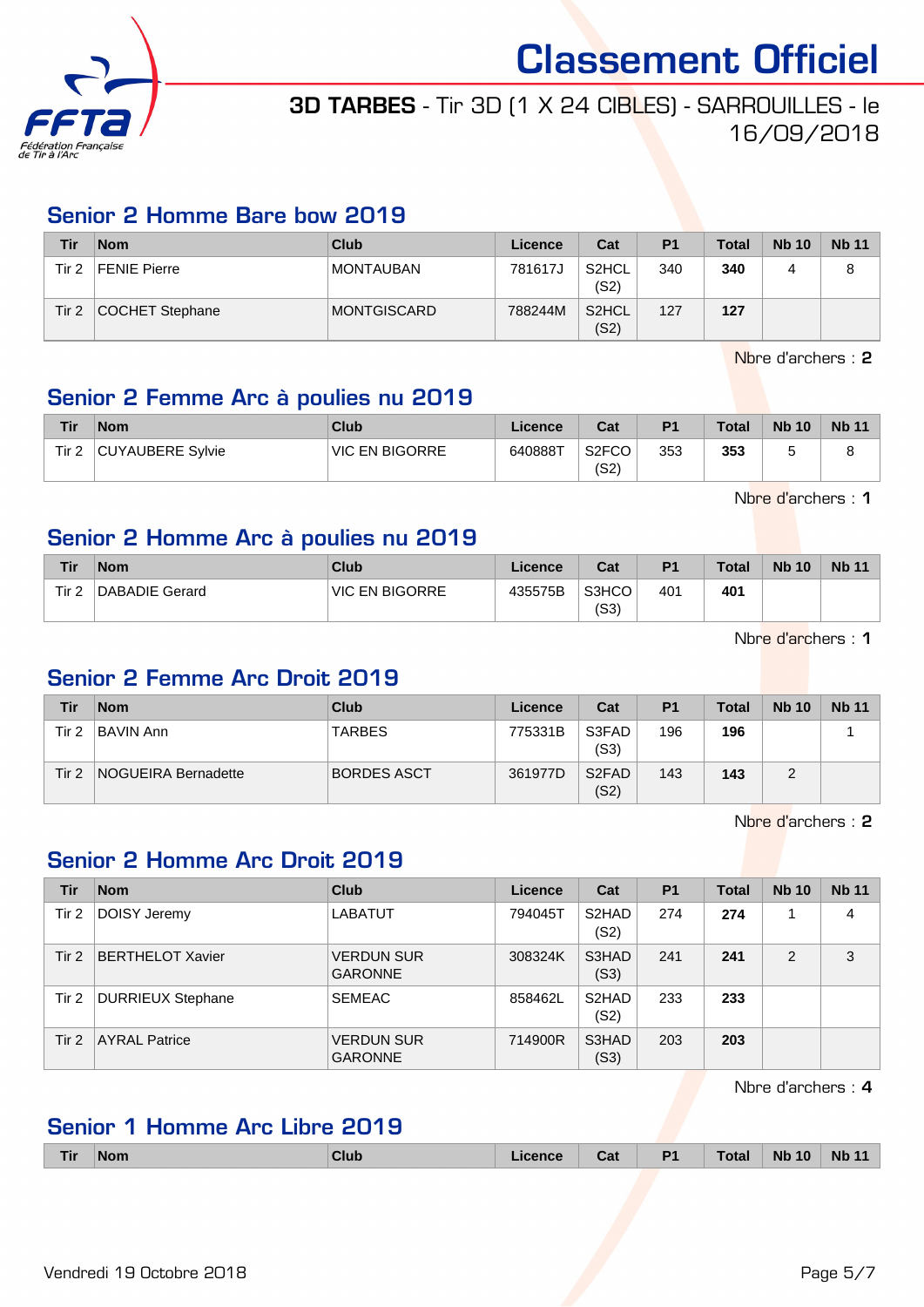

# 3D TARBES - Tir 3D (1 X 24 CIBLES) - SARROUILLES - le 16/09/2018

### Senior 1 Homme Arc Libre 2019 (Suite)

| Tir   | <b>Nom</b>     | Club                                | ∟icence | Cat           | P <sub>1</sub> | <b>Total</b> | <b>Nb 10</b> | <b>Nb 11</b> |
|-------|----------------|-------------------------------------|---------|---------------|----------------|--------------|--------------|--------------|
| Tir 2 | GATTI Bertrand | <b>VERDUN SUR</b><br><b>GARONNE</b> | 857740B | S1HTL<br>(S1` | 476            | 476          | 20           | 19           |

Nbre d'archers : 1

### Senior 2 Femme Arc Libre 2019

| Tir              | <b>Nom</b>      | Club           | Licence | Cat                               | P <sub>1</sub> | <b>Total</b> | <b>Nb 10</b> | <b>Nb 11</b> |
|------------------|-----------------|----------------|---------|-----------------------------------|----------------|--------------|--------------|--------------|
| Tir <sub>2</sub> | GUIMBAL Solange | <b>DAMAZAN</b> | 937117F | S <sub>2F</sub> T<br>╶╹┖╸<br>(S2) | 374            | 374          |              |              |

Nbre d'archers : 1

### Senior 2 Homme Arc Libre 2019

| Tir   | <b>Nom</b>               | <b>Club</b>        | Licence | Cat                        | P <sub>1</sub> | <b>Total</b> | <b>Nb 10</b> | <b>Nb 11</b> |
|-------|--------------------------|--------------------|---------|----------------------------|----------------|--------------|--------------|--------------|
| Tir 2 | <b>LASPERCHES Arnaud</b> | <b>TARBES</b>      | 312484G | S2HTL<br>(S2)              | 488            | 488          | 18           | 25           |
| Tir 2 | <b>ALLEMANE Thierry</b>  | <b>DAMAZAN</b>     | 621092A | S <sub>2</sub> HTL<br>(S2) | 461            | 461          | 17           | 17           |
| Tir 2 | <b>GUIMBAL Gilles</b>    | DAMAZAN            | 742578A | S3HTL<br>(S3)              | 445            | 445          | 4            | 26           |
| Tir 2 | <b>SCHILLACI Claude</b>  | <b>MONTGISCARD</b> | 232624C | S3HTL<br>(S3)              | 410            | 410          | 8            | 13           |

Nbre d'archers : 4

### Senior 1 Femme Arc Chasse 2019

| Tir   | <b>Nom</b>            | Club                  | Licence | Cat                        | P <sub>1</sub> | Total | <b>Nb 10</b> | <b>Nb 11</b> |
|-------|-----------------------|-----------------------|---------|----------------------------|----------------|-------|--------------|--------------|
| Tir 2 | <b>PERE Gabrielle</b> | <b>VIC EN BIGORRE</b> | 379881P | S <sub>1</sub> FAC<br>(S1) | 198            | 198   |              |              |

Nbre d'archers : 1

### Senior 2 Femme Arc Chasse 2019

| Tir   | <b>Nom</b>          | Club      | Licence | Cat                        | P <sub>1</sub> | <b>Total</b> | <b>Nb 10</b> | <b>Nb 11</b> |
|-------|---------------------|-----------|---------|----------------------------|----------------|--------------|--------------|--------------|
| Tir 2 | BEDU-LAFFITE Celine | SOUMOULOU | 851351G | S <sub>2</sub> FAC<br>(S2) | 283            | 283          |              | 6            |
| Tir 2 | DUPOUY Josiane      | LABATUT   | 723944W | S <sub>2</sub> FAC<br>(S2) | 220            | 220          |              |              |

Nbre d'archers : 2

### Senior 2 Homme Arc Chasse 2019

| <b>Tir</b> | <b>Nom</b> | Club | Licence | $\sim$ $\sim$<br>ud. | <b>P1</b> | Total | <b>Nb 10</b> | <b>Nb</b><br>AA |
|------------|------------|------|---------|----------------------|-----------|-------|--------------|-----------------|
|            |            |      |         |                      |           |       |              |                 |